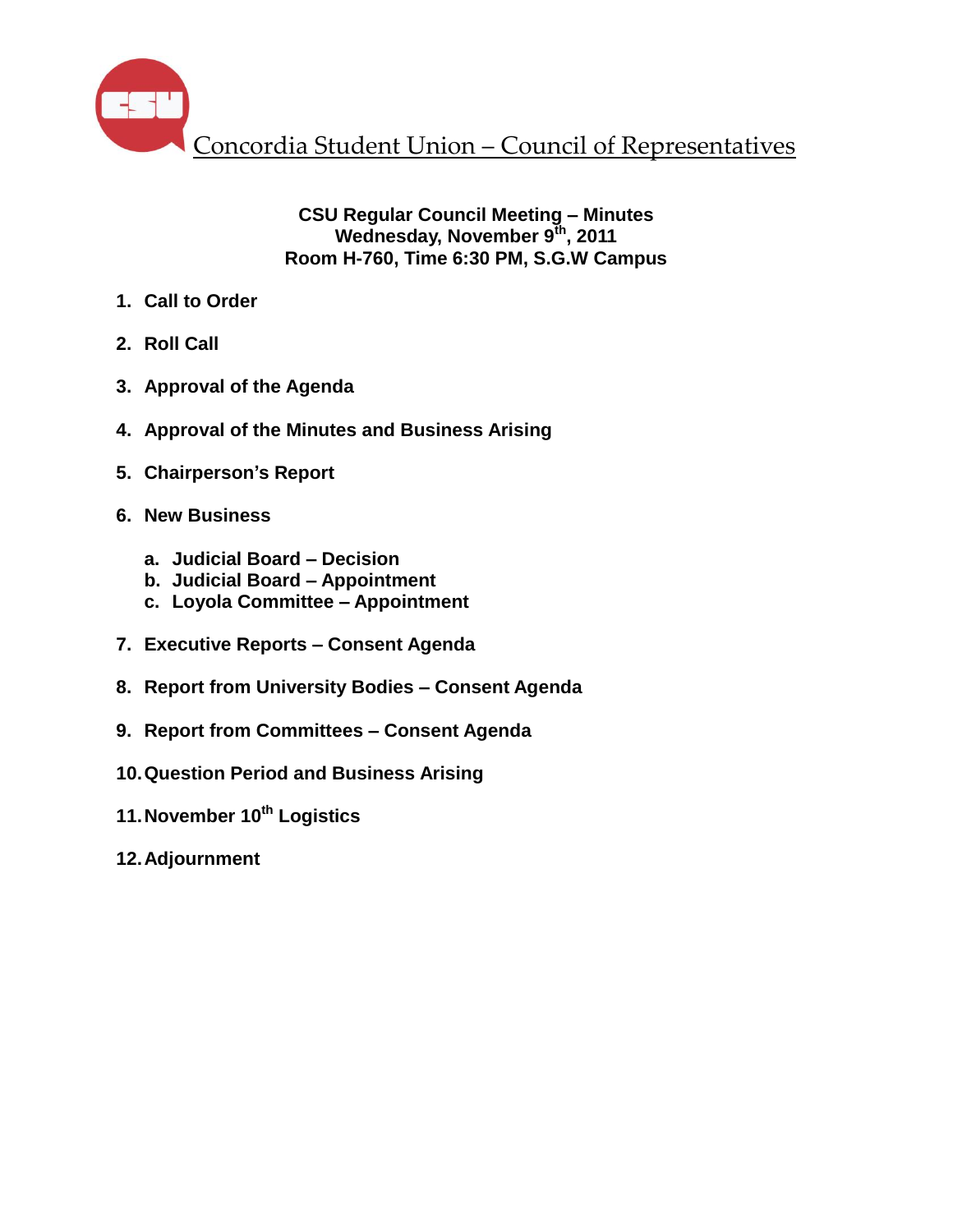

1. The meeting is called to order at 6:48 pm.

2. Roll Call **Executives:** Lex Gill Gonzo Nieto Chad Walcott Morgan Pudwell Laura Glover Melissa Fuller Hasan Cheikhzen Jordan Lindsay

#### **Councillors:**

Kyle Mcloughlin Bruno Joyal Sabrina D'Ambra Simon-Pierre Lauzon Cameron Monagle Michaela Manson Nadine Atallah Melanie Hotchkiss Irmak Bahar Ali Moenck April Underwood Ariel Dabora Renee Tousignant Iain Meyer-Macaulay Anaii-Lee Ender Lina Saigol Tally Shaaked Amero Muiny Eva-Loan Ponton-Pham Fares Jandali Rifai Annie Thompson

3. Approval of the Agenda **Lex Gil:** Move the point regarding November  $10<sup>th</sup>$  to after Business Arising. Add 6.2- Judicial Board Appointment, and 6.3 Loyola Committee appointments. **Kyle Mcloughlin:** Seconds.

**Bruno Joyal:** Moves to approve the agenda. **Sabrina D'Ambra:** Seconds.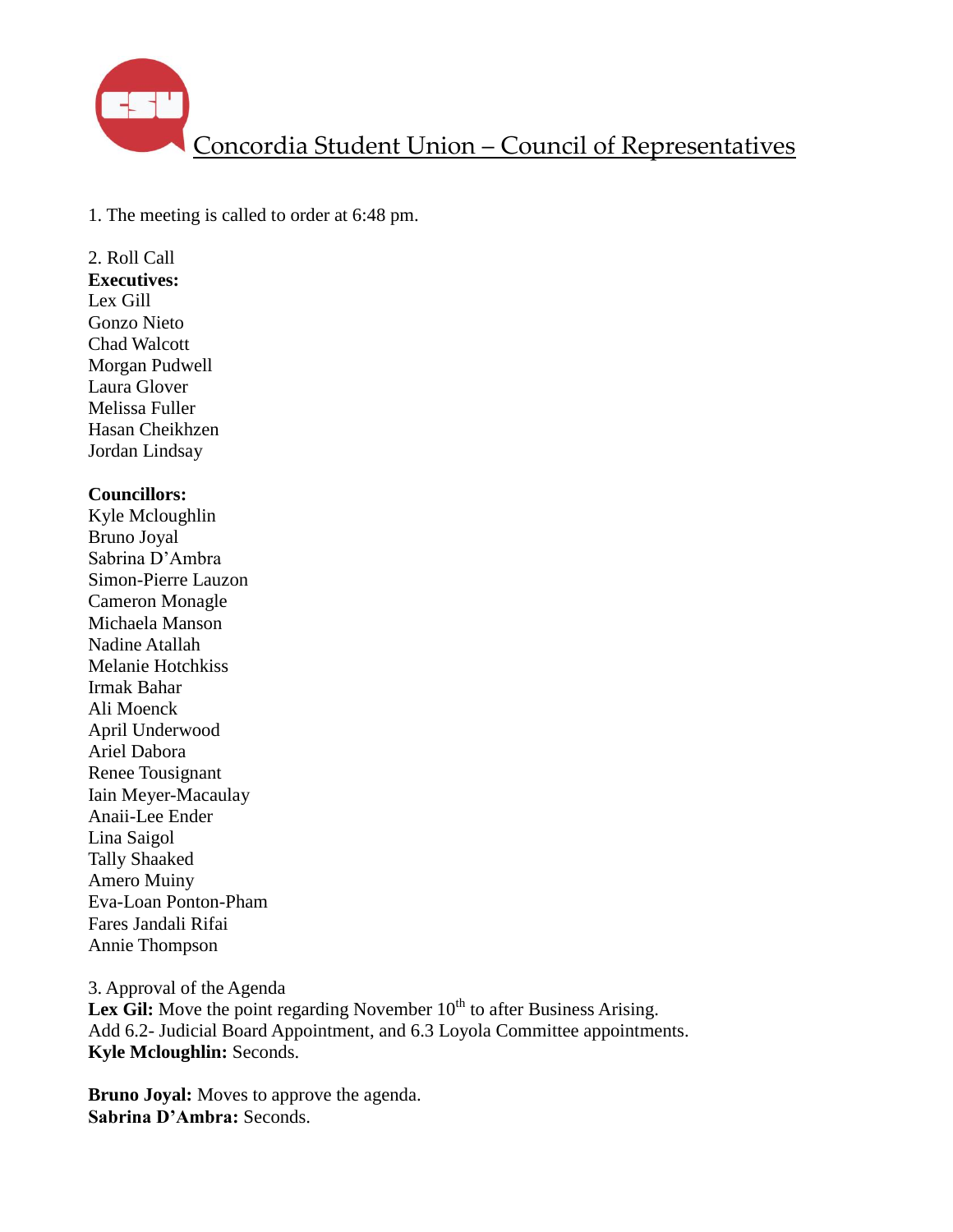

**Vote:** All in favour of approving the agenda: unanimous.

4. Approval of the Minutes and Business Arising

**Chairperson:** All minutes will be completed by next meeting.

## 5. Chairperson's Report

**Chairperson:** A new version of Robert's Rules came out. There are 3 major points to bring to the attention of Council. He will try and use them tonight. POIs are now called a Request for Information. They have the same priority level as before, but it must be a question. Powers of the Chair expanded to deal with the possibility of an unruly Council room. The chairperson can now rule someone out of order, explain why, and continue- this is a public warning. Following this, if they continue to display this type of behaviour they can be penalized for up to 30 minutes and will not be added to the speakers list. In regards to attendance: attendance is now reliant on members being present for no fewer than 1/3 of all votes.

Lex Gil: In terms of leaving meetings, if you have to leave, announce it to the secretary so that it's recorded in the minutes.

6. New business Judicial board

**Cassie Smith:** The decision is almost 12 pages long. Councillors were supposed to have received it before the meeting, she is not really sure why they didn't.

**Morgan Pudwell:** Read the motion that was sent to the JB to all the interested parties at Council last time.

**Cassie Smith:** That wasn't the final decision, the wording has changed. That was sent out as notification of our decision only. Shouldn't be considered the final decision. The ruling was based on procedure; his conduct was never called into question. As we were leaving the conference room, we found a piece a paper on the floor which was a copy of the financial document. Went to security to see if there was any footage of who left it there, but there was none. There is a possibility that this was left there to influence the JB to take it into consideration.

Lex Gil: Moves to refer the recommendations of JB to Policy Committee. **Simon-Pierre Lauzon:** Seconds.

**Cameron Monagle:** Calls the question.

## **Vote:**

All in favour of calling the question: unanimous.

## **Vote:**

All in favour of the motion as it is currently worded: unanimous.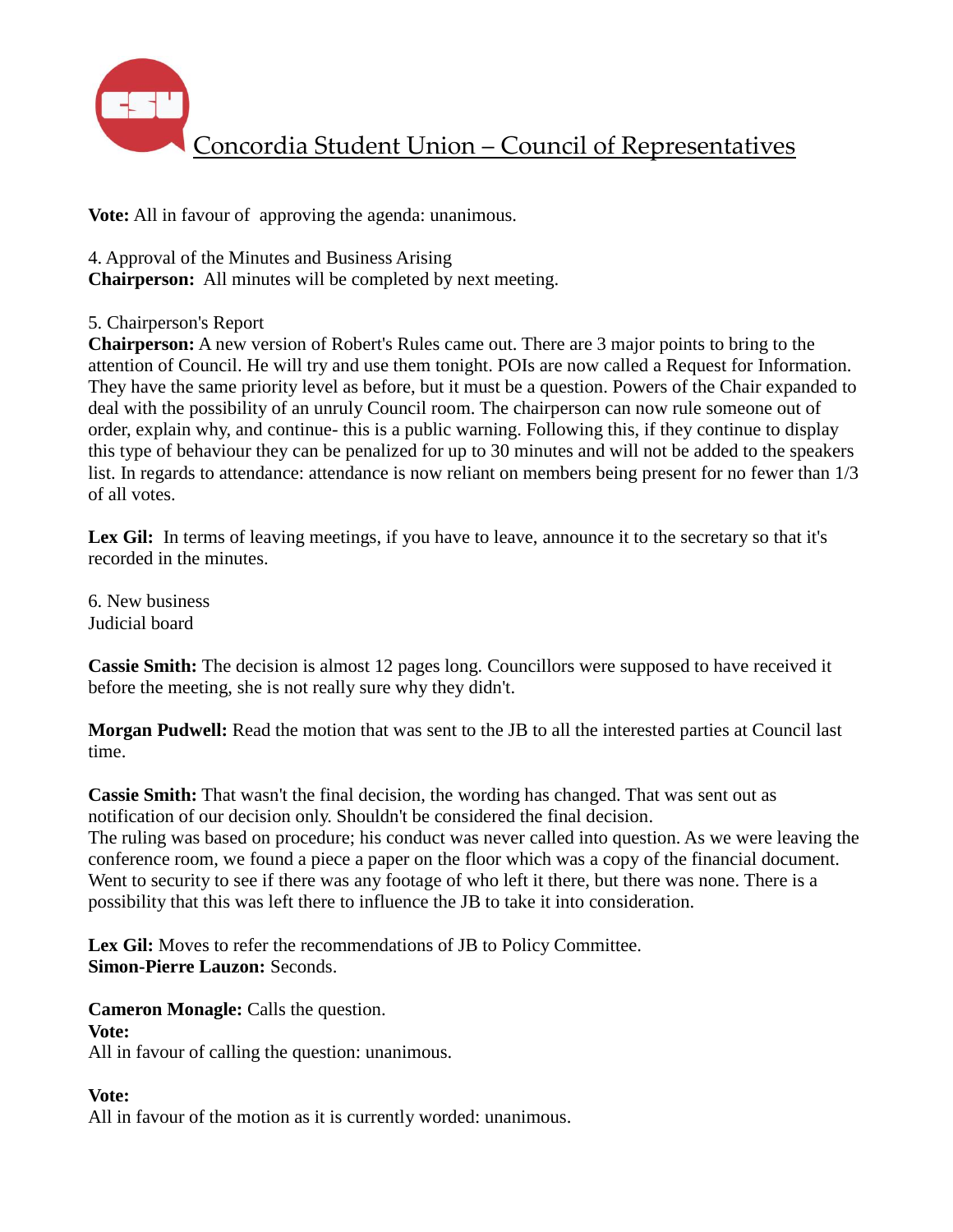

The motion is carried.

**Tomer Shavit:** If tomorrow a nomination form for a 3<sup>rd</sup> CSU team was found would you resign? One of issues in complaint is that a  $7<sup>th</sup>$  CV was not considered in the hiring of the CEO. The JB accepted this argument as legitimate. A member on the JB is not impartial. Ceejay and Cassie were advocating for Your Concordia.

**Chairperson:** Tomer Shavit is making a lot of claims with no factual evidence.

**Cassie Smith:** It is inappropriate to discuss this complaint in terms of Shavit's personal problems with the decision. These should be discussed after the appeal is filed.

**Chad Walcott:** Calls for the orders of the day.

**Vote:** Calling for the orders of the day passes unanimously.

6.3- Judicial Board Appointments **Melissa Fuller:** There are 4 applicants, 2 are present.

**Kyle Mcloughlin:** How many seats are available?

**Cassie Smith:** Up to 9 (4 presently).

**Simon-Pierre Lauzon:** Moves to go into closed session. **Michaela Manson:** Seconds. **Vote:** All in favour of going into closed session: unanimous.

The meeting goes into open session at 7:40 pm. **Kyle Mcloughlin:** Moves to only consider JB applicants present at the meeting. **Nadine Atallah:** Seconds.

**Vote:** All in favour of the motion as it is currently worded: unanimous. 1 abstention. Motion carried.

**Shannon Thomas:** Sociology undergrad, 4<sup>th</sup> year, and then education program. Applied because it interests her, loves law and politics. Wants to get involved in university.

**Kyle Mcloughlin:** How familiar are you with the Bylaws and Standing Regulations, as well as with the JB itself?

**Shannon Thomas:** Not very familiar.

**Cameron Monagle:** Are you comfortable with the contentious nature of the position?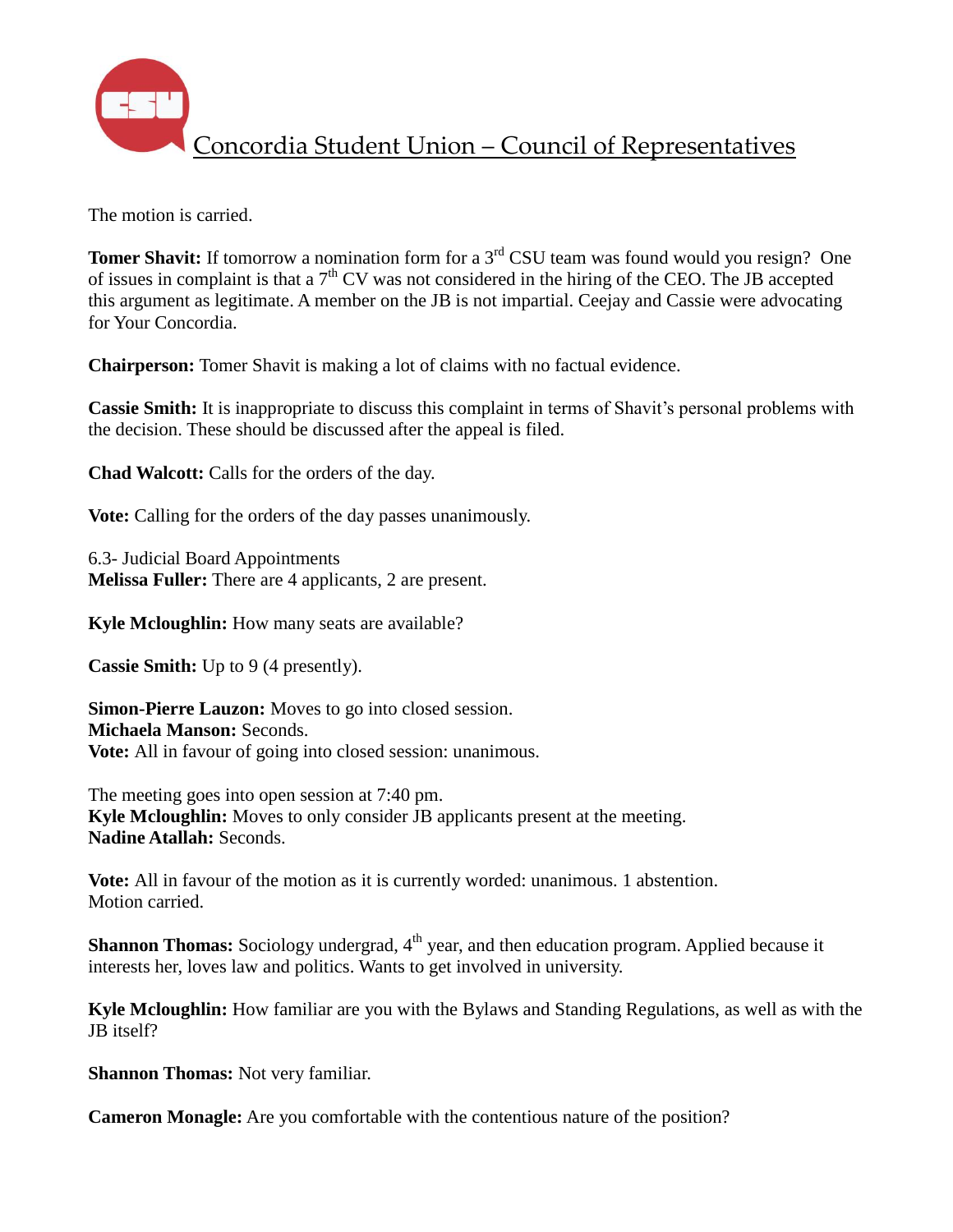

**Shannon Thomas:** Yes.

**Morgan Pudwell:** How did you find out about the position?

**Shannon Thomas:** Received an email (CSU newsletter)

**Michaela Manson:** Can you give an example of when you had to be neutral in your decision process?

**Shannon Thomas:** She is a manager for a moving company. In her job, there arise a lot of confrontational situations between staff and clients. She has to make managerial decisions

**Lex Gil:** Do you know what the CFS is?

**Shannon Thomas:** No.

**Morgan Pudwell:** Are you available for short notice and long meetings?

**Shannon Thomas:** Yes, her schedule is very flexible.

**Cameron Monagle:** Moves to appoint Shannon Thomas to JB. **Michaela Manson:** Seconds.

**Vote:** All in favour of appointing Shannon Thomas to JB: unanimous. 1 abstention.

**Michaela Manson:** Appeal for decision of the chair- when orders for day were called there was a vote. This is not something that is typically voted on. She moves to reconsider, proposing to reopen discussion of JB decision.

**Melanie Hotchkiss:** Seconds.

**Vote:** All in favour of the motion as it is currently worded: unanimous. 1 abstention.

**Morgan Pudwell:** Is this so that we can view the documentation given to us by the JB?

**Michaela Manson:** It's a possibility.

**Cassie Smith:** It would be good to take a 5 minute recess to read the decision. It's long and nuanced..

**Nadine Atallah:** Moves to go to a 5 minute recess to read the document. **Simon-Pierre Lauzon:** Seconds.

**Simon-Pierre Lauzon:** Has read the whole decision, everyone should read it.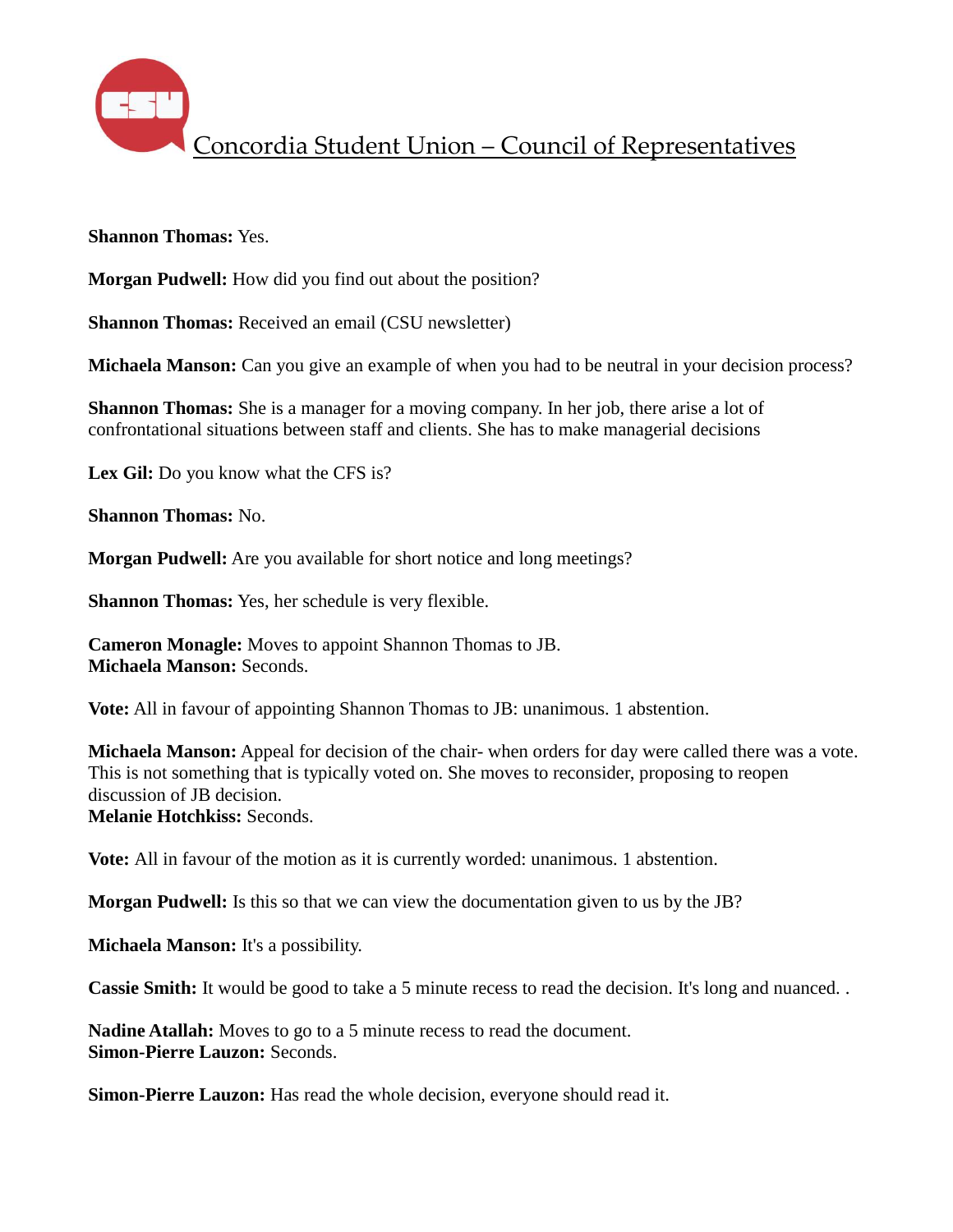

#### **Vote:**

All in favour of taking a 5 minute recess: all but Bruno Joyal and Cameron Monagle. Motion is carried.

Meeting is called to order at 8:07pm.

**Cassie Smith:** Lets students at large know that they have the right to view the decision. They just have to send email to JB requesting it.

**Morgan Pudwell:** Moves to go into closed session to review the "blue document". **Melanie Hotchkiss:** Seconds.

**Vote:**

All in favour of going into closed session: unanimous.

**Tomer Shavit:** Would anyone mentioned in the documents being looked at be allowed in closed session to defend themselves?

**Chairperson:** Council will review the documents first.

Meeting goes into open session at 8:50pm.

**Chairperson:** During closed session Council reviewed a series of correspondences between JB members and the defendant.

**Tomer Shavit:** I can talk about the correspondences I had with JB.

**Irmak Bahar:** Is not comfortable discussing things that were discussed in closed session.

**Tomer Shavit:** Feels he should be able to respond if it's about him. Also feels that people should have been aware of the content of Morgan's email. After the decision was rendered, he sent an emotional email to Cassie (there's no Bylaw against that.) He does believe that one of the JB members is acting in a biased way, and would feel more comfortable if they were not involved in any further proceedings regarding this matter. There will be an appeal. He requests that the member in question recluse themselves from this process.

**Cameron Monagle:** Calls for the orders of the day.

6.4 Loyola Committee Appointment

**Anaii Lee-Ender:** Nominates Kaeleigh D'Ermo. She is a Communications and Sociology student well versed in what happens at Loyola.

**Irmak Bahar:** We don't have any other applicants, and we are comfortable with appointing her even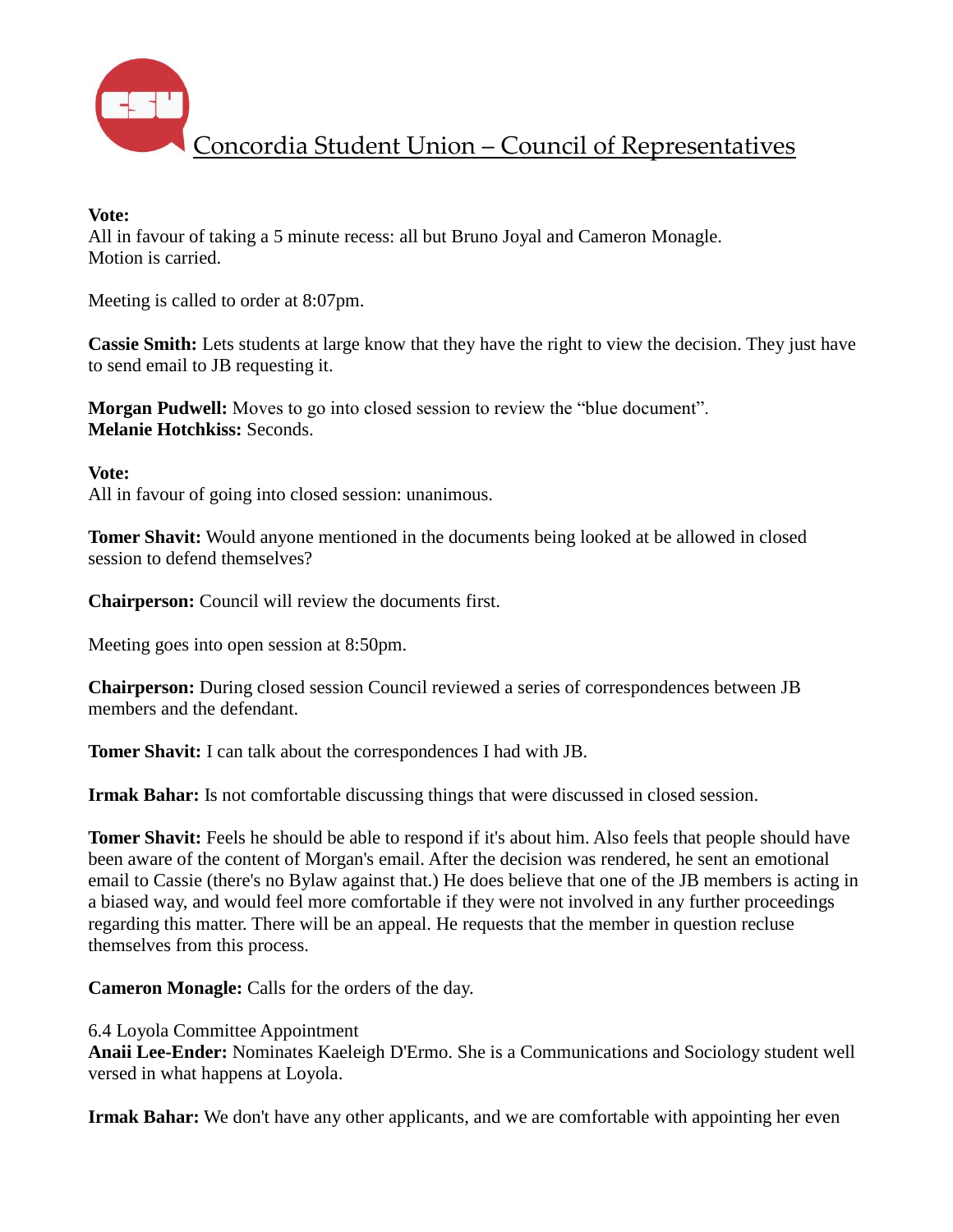

though she's not here.

**Cameron Monagle:** Move to appoint Kayleigh D'Ermo. **Ali Moenck:** Seconds.

**Vote:** All in favour of appointing Kaeleigh D'Ermo to Loyola Committee: unanimous. Kyle Mcloughlin, Eva-Loan Ponton-Pham, Tally Shaaked abstain.

7. Executive Reports- Consent Agenda Lex Gil: In Academic Caucus section there is a typo.

**April Underwood:** Draws attention to two unfinished sentences: the first in is Morgan's Bylaw reform packages, the other in Jordan's section.

8. Report from university bodies **AJ West:** We have a meeting next week (BOG meeting).

**Cameron Monagle:** This is an important meeting- asking the university why they kicked us out.

Lex Gil: The Dean of JMSB is now on the CSU "Wall of Shame" for the way he behaved at that meeting. Important for people to know that there was a secret ballot- there is no evidence that any undergrads voted in favour.

**AJ West:** The CSU hasn't supported the Academic Plan. We don't support Academic plan, also don't think we should have a vote on whether or not it exists.

9. Reports from Committees- Consent Agenda

Laura Glover: Take photos for promo material with moustaches for Movember.

10. Question period and business arising

11. November  $10^{th}$ 

Lex Gil: Will you be helping us tomorrow morning at 8 am or at 7 am? We need help. We were planning about the capacity of the terrace to show up, but a lot more people are going to. This is making history.

**Chad Walcott:** We're on the eve of probably the largest demonstration Concordia has ever participated in. Please be there early and bring all your friends.

Lex Gil: Is really excited and proud to be CSU president during this event. Points out how historic this is. It's not just about tomorrow- it's about the rest of the year and winning against this tuition increase.